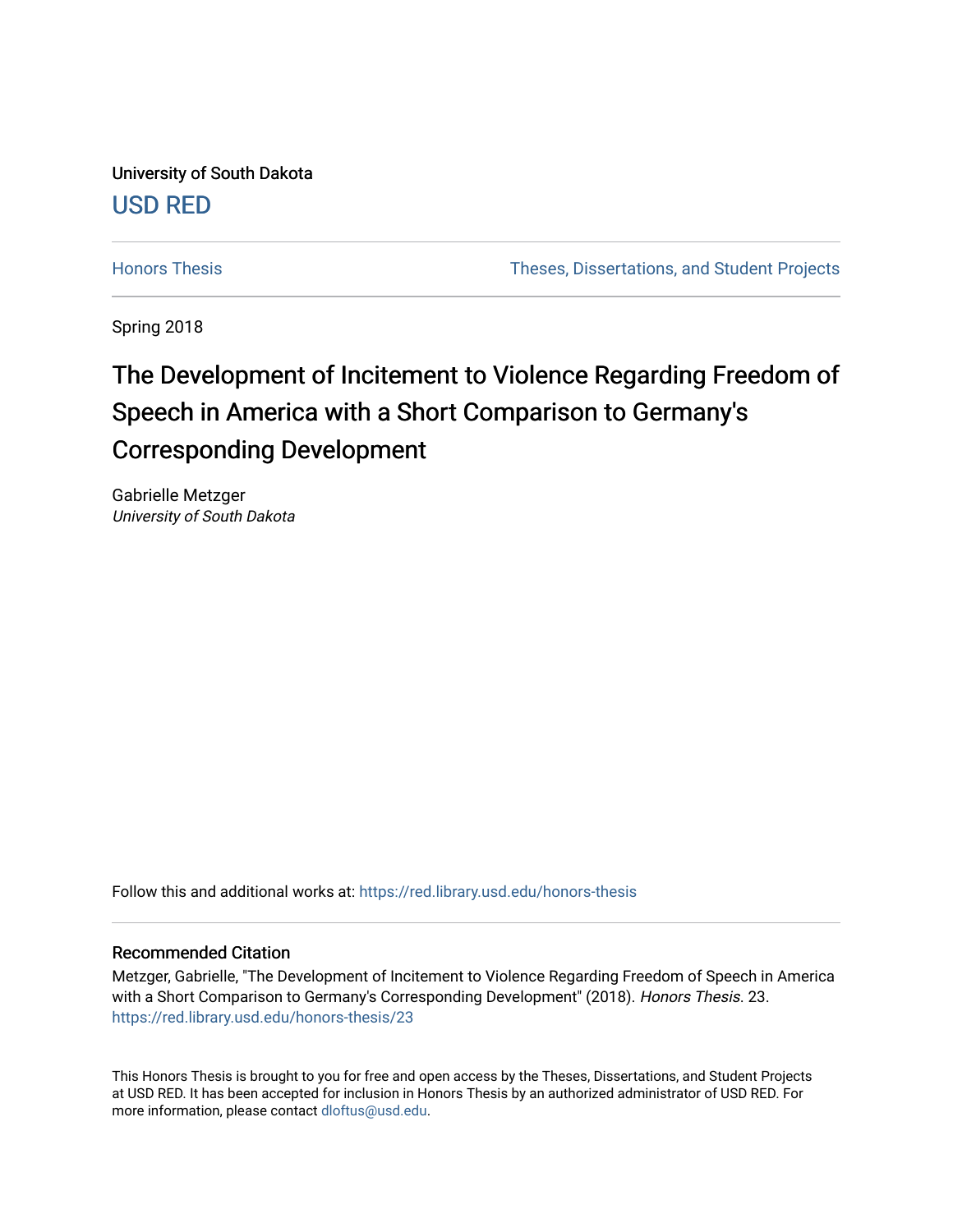# THE DEVELOPMENT OF INCITEMENT TO VIOLENCE REGARDING FREEDOM OF SPEECH IN AMERICA WITH A SHORT COMPARISON TO GERMANY'S CORRESPONDING DEVELOPMENT

by

Gabrielle Metzger

A Thesis Submitted in Partial Fulfillment of the Requirements for the University Honors Program

> Department of Political Science The University of South Dakota May 2018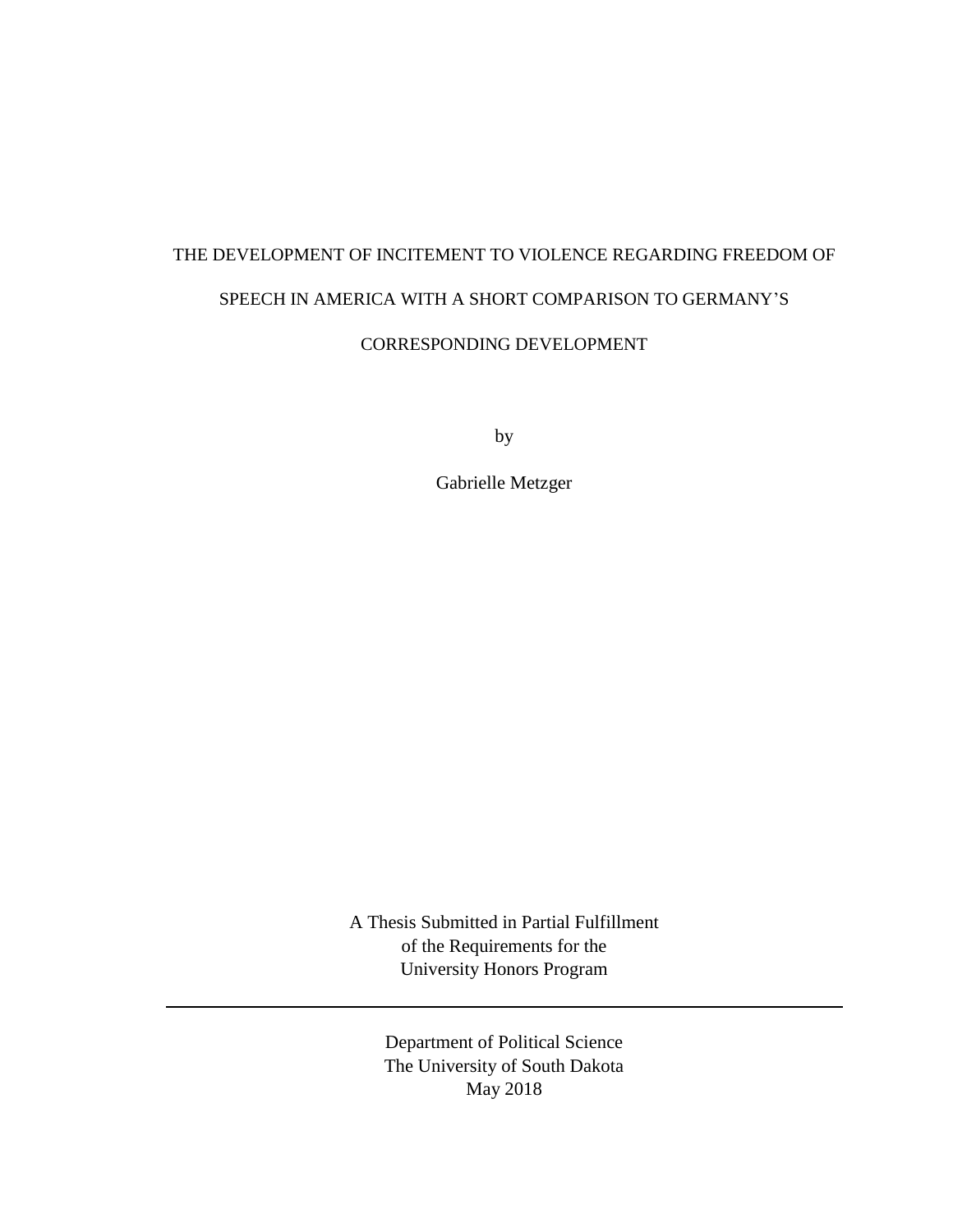The members of the Honors Thesis Committee appointed to examine the thesis of Gabrielle Metzger find it satisfactory and recommend that it be accepted.

> Dr. Eric Jepsen Professor of Political Science Director of the Committee

> > Dr. Istvan Gombocz Professor of German

Mr. Thomas Horton Professor of Law